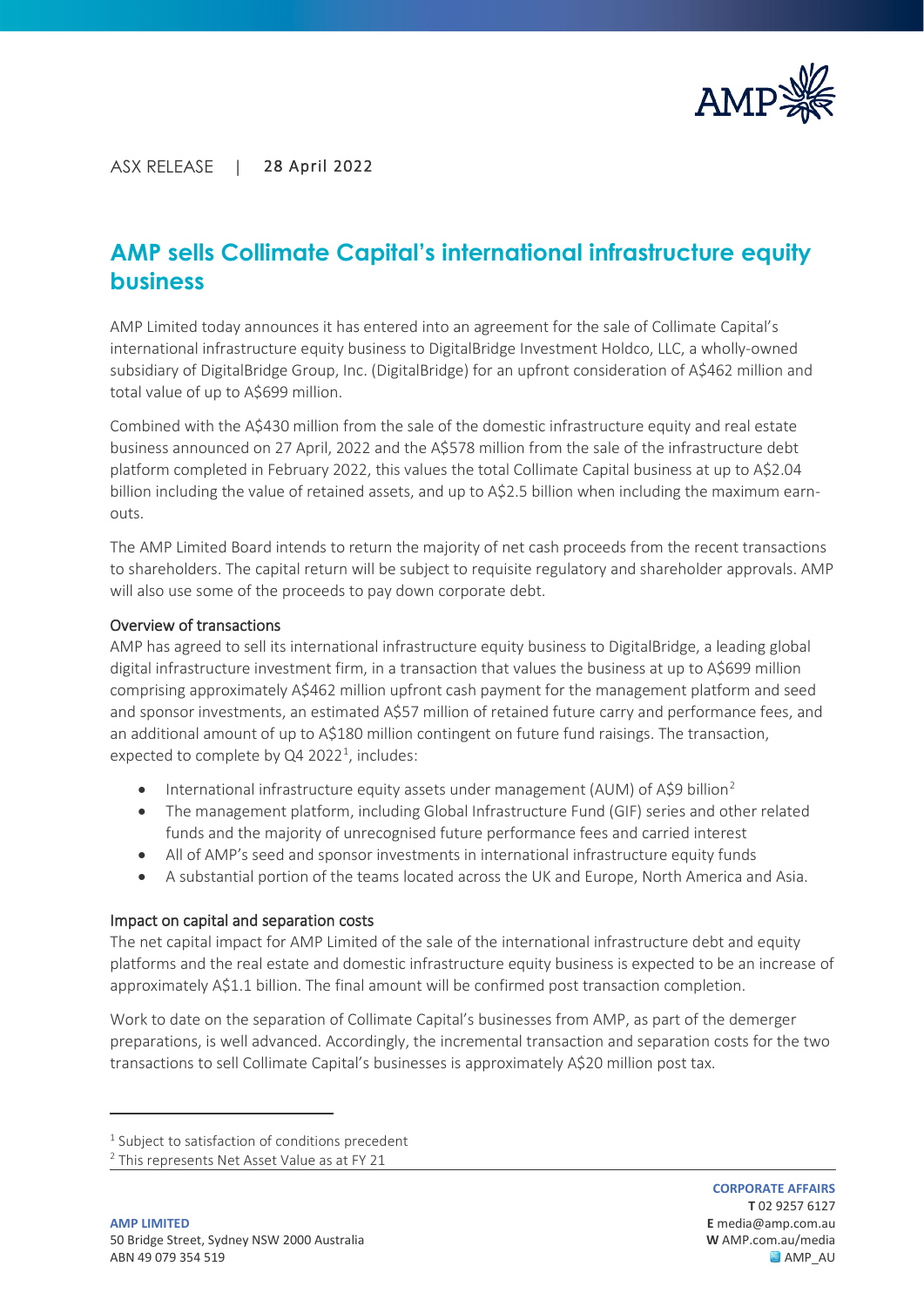### Return of capital

As AMP finalises its capital and liquidity requirements, it is the Board's intention to pay down a portion of its outstanding corporate debt and to return to shareholders the majority of the net proceeds from the two sales and the sales of the infrastructure debt platform and GEFI business. This is likely to be via a mix of capital return and on-market share buy-back.

The return of capital will be subject to requisite regulatory and shareholder approvals, and completion of the transactions. AMP will provide a further update closer to transaction completion as to the timing and quantum of the return of capital.

### Demerger update

As announced yesterday, subject to the completion of the Collimate Capital sales, AMP will no longer pursue a demerger of Collimate Capital.

The Board determined that, when evaluated against a demerger, the two transactions would deliver greater value and certainty for shareholders, accelerate the realisation of that value, and provide greater stability for Collimate Capital's clients and employees. As part of the transaction, key employees in Collimate Capital have also committed to moving to the new businesses to ensure continuity for clients.

### **AMP Limited Chair, Debra Hazelton commented**:

*"The transactions we have announced in the past two days represent a strong outcome for AMP shareholders and Collimate Capital stakeholders. It was clear in our 2021 portfolio review that we had two businesses that would be better separated and simplified and in doing so realise greater value and that is what we have achieved.*

*"AMP and Collimate Capital have built outstanding private markets businesses in infrastructure and real estate over many years. In selling these businesses to such respected specialists in DigitalBridge and Dexus, we are confident that the businesses' clients and the talented teams transferring with them will benefit.*

*"Post separation and these sales, AMP Limited has a focused strategy to grow AMP Bank and the wealth management businesses under CEO Alexis George's leadership with the benefit of a stronger capital and liquidity position.*

*"As we work through the capital implications of the transactions the Board will be focused on returning the majority of cash proceeds to AMP shareholders."* 

### **AMP Chief Executive, Alexis George commented**:

*"This is an important moment for AMP shareholders, clients and our people, as we announce the sale of our remaining Collimate Capital business. These sales realise significant value for shareholders and deliver certainty for clients and for our people.*

*"In DigitalBridge and Dexus we are confident we have found the right owners for both businesses. They are focused on delivering strong returns for Collimate Capital's clients and opportunities for our people. We expect both will add significant value through their scale, capability and depth of talent, which our teams will complement.*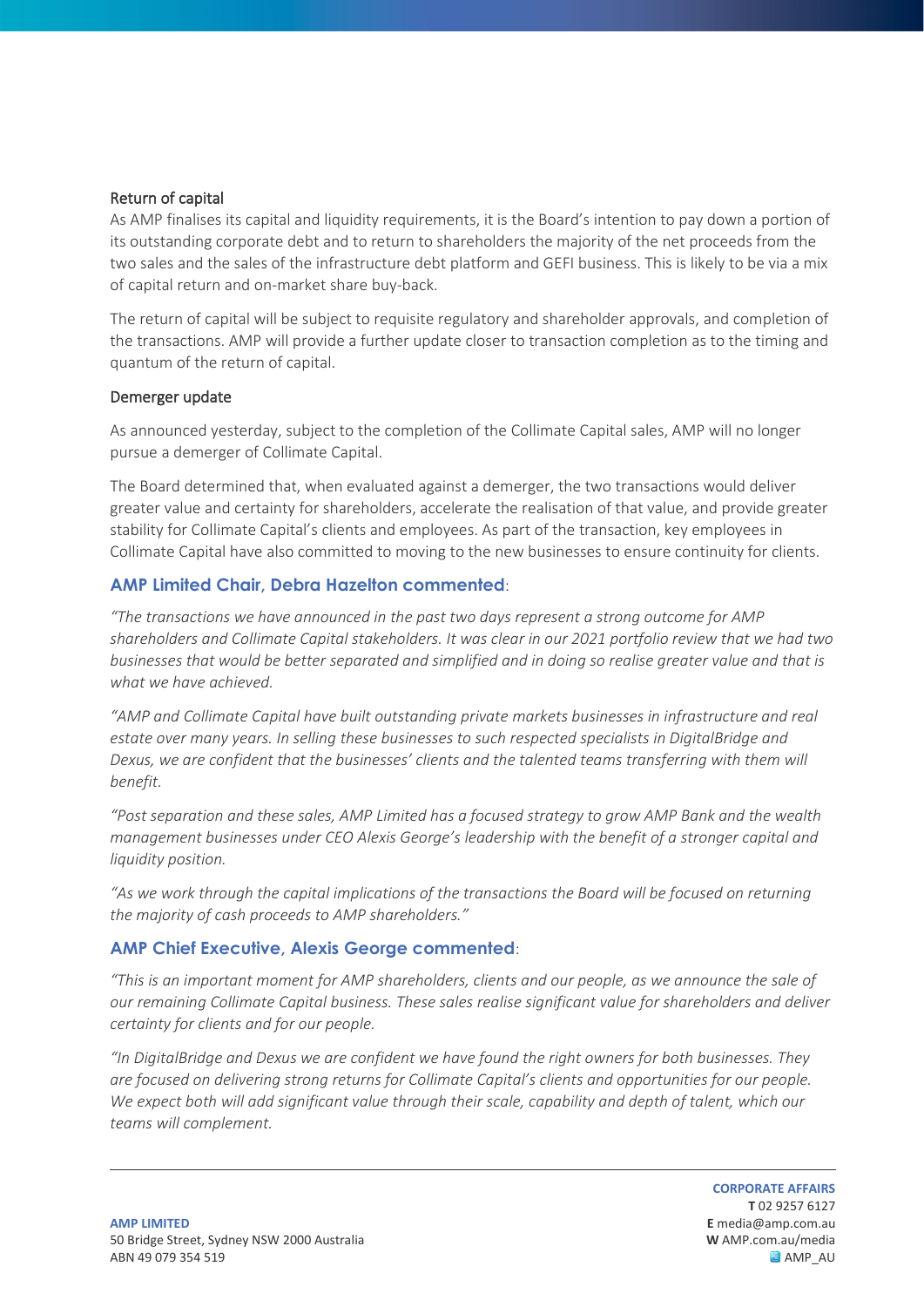*"Post completion of the two sales, AMP Limited will be a more focused entity, concentrated on driving our core banking and retail wealth businesses in Australia and New Zealand, with a core objective of accelerating our strategy and increasing our competitiveness."*

### Total value for Collimate Capital

| Component                                                                                              | Value           |
|--------------------------------------------------------------------------------------------------------|-----------------|
| Upfront cash proceeds                                                                                  | A\$892 million  |
| Retained future carry and performance fees                                                             | A\$57 million   |
| Retained value (PCCP investments and surplus capital)                                                  | A\$508 million  |
| Value realised and retained from Collimate Capital real estate and<br>infrastructure equity businesses | A\$1.46 billion |
| Proceeds from sale of infrastructure debt platform                                                     | A\$578 million  |
| <b>Total value of Collimate Capital business</b>                                                       | A\$2.04 billion |
| Contingent cash consideration (potential future earn-out)                                              | A\$480 million  |
| Potential total value for Collimate Capital business with earn-outs                                    | A\$2.52 billion |

As noted in AMP's announcement yesterday, the full earn-out for the real estate and domestic infrastructure equity business is dependent on the retention of all AUM in the nine months following completion. AMP considers it unlikely the full earnout will be received given anticipated loss of AUM. At this point, AMP anticipates approximately A\$3.0 billion of AUM to leave the platform.

The full earn-out for the international infrastructure equity business is dependent on future fund raisings over several years and AMP anticipates the maximum earn-out may not be received.

In addition to the values in the above table, AMP Limited retains other assets that were previously part of AMP Capital, including the Multi-Asset Group (MAG), its China Life AMP Asset Management (CLAMP) investment, and proceeds from the sale of the GEFI business.

### Conditions precedent to completion

Completion of the sale to Digital Bridge is subject to conditions precedent, including:

- Regulatory approvals
- Applicable client and third-party consents
- No material adverse effect occurring prior to completion
- Retention of key employees.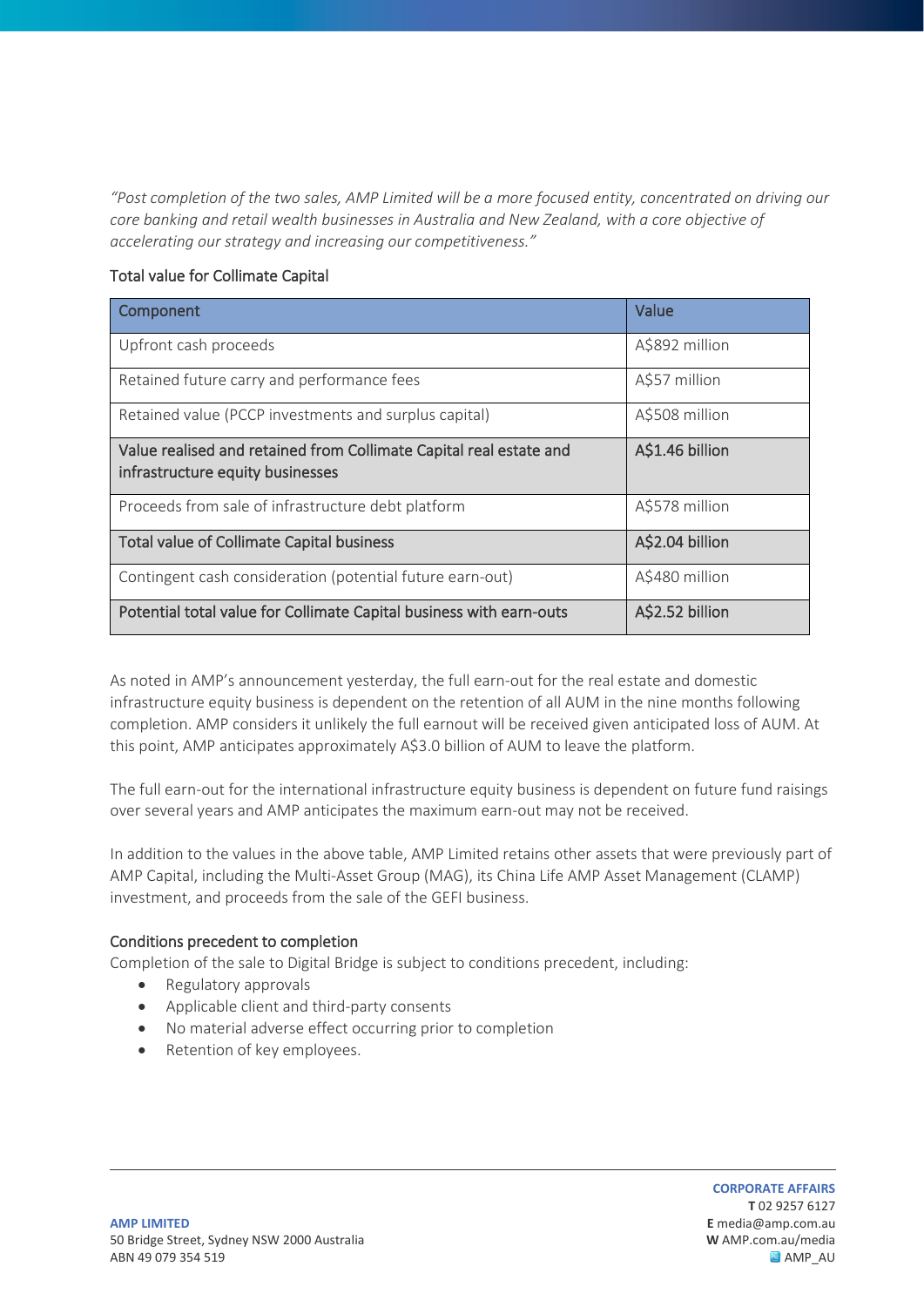### About DigitalBridge

DigitalBridge (NYSE: DBRG) is a leading global digital infrastructure investment firm. With a heritage of over 25 years investing in and operating businesses across the digital ecosystem including cell towers, data centers, fiber, small cells, and edge infrastructure, the DigitalBridge team manages a \$45 billion portfolio of digital infrastructure assets on behalf of its limited partners and shareholders. Headquartered in Boca Raton, DigitalBridge has key offices in New York, Los Angeles, London, and Singapore.

**Media enquiries Investor enquiries**

**Brett Zarb**  Mobile: +61 417 256 563 **Jason Bounassif**  Phone: +61 2 9257 9684

**Mark Roberts** Mobile: +61 466 328 581

Authorised for release by the Market Disclosure Committee.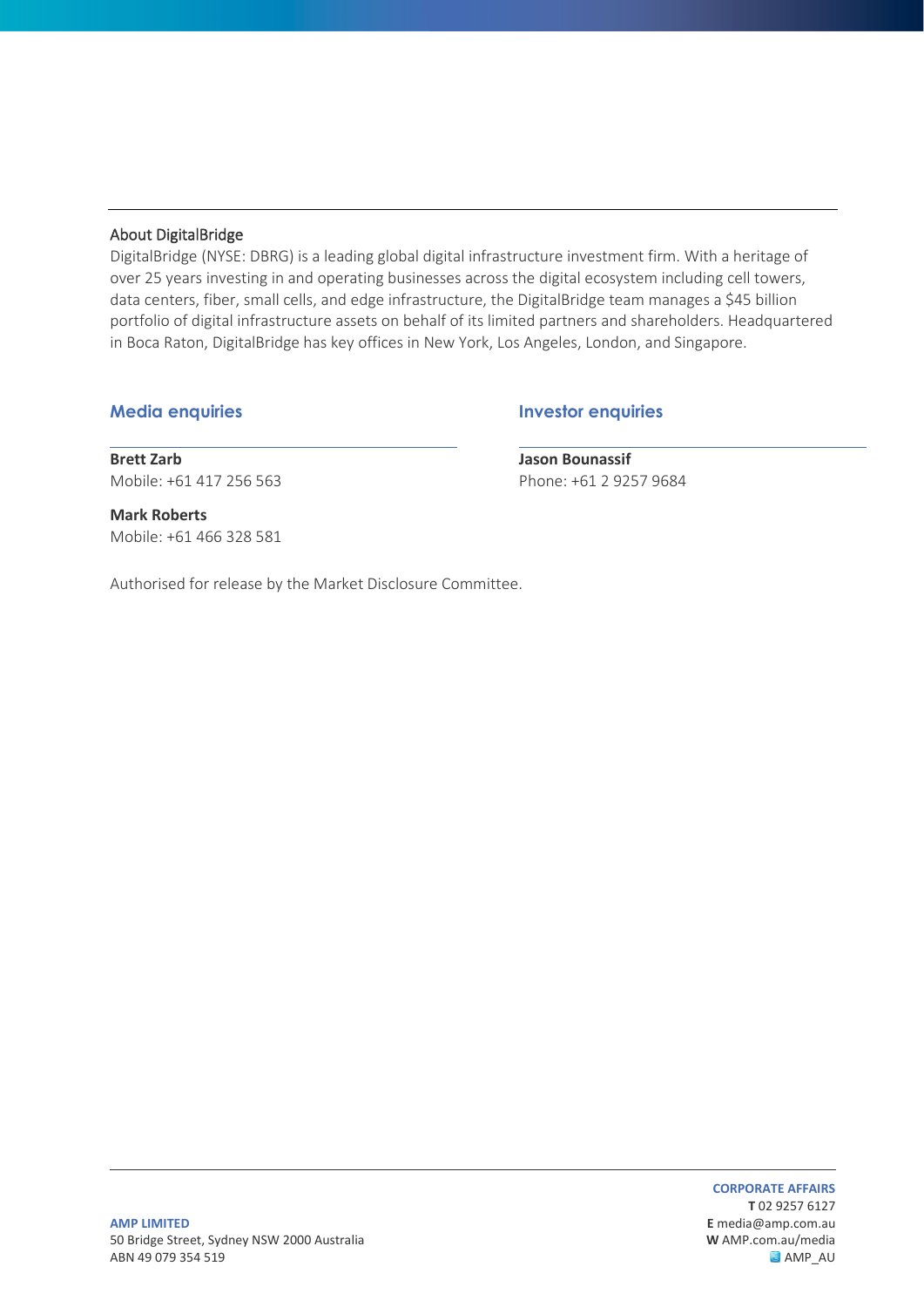

## Sale of Collimate Capital businesses Investor presentation

28 April 2022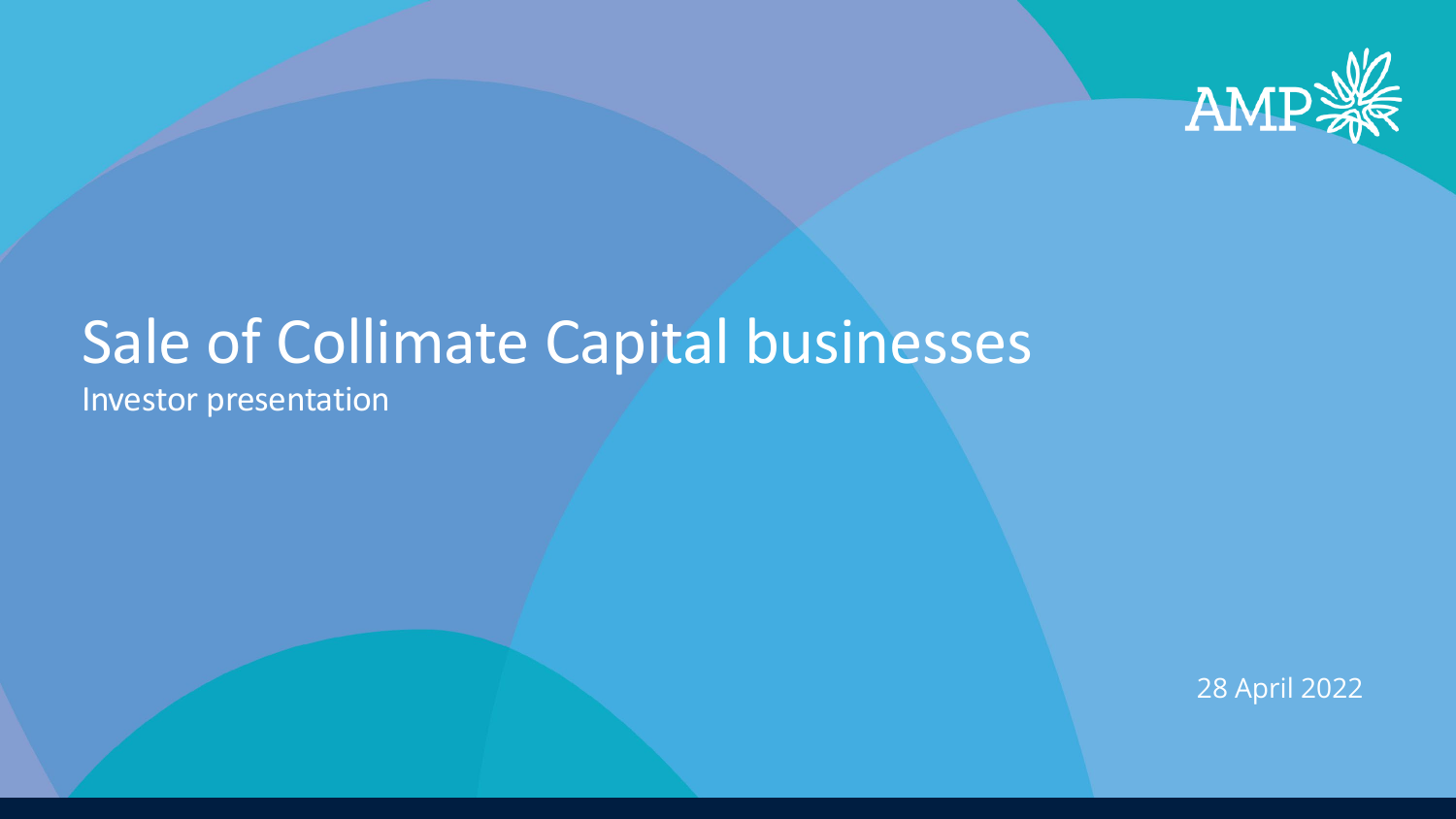## Agenda

## **1** Background

**2** Collimate Capital business units

# **3** Transaction overview<br>
- International infrastr<br>
- Real estate and dom

- International infrastructure equity
- Real estate and domestic infrastructure equity

## **4** Strategic rationale

**5** Key transaction elements

**6** Other considerations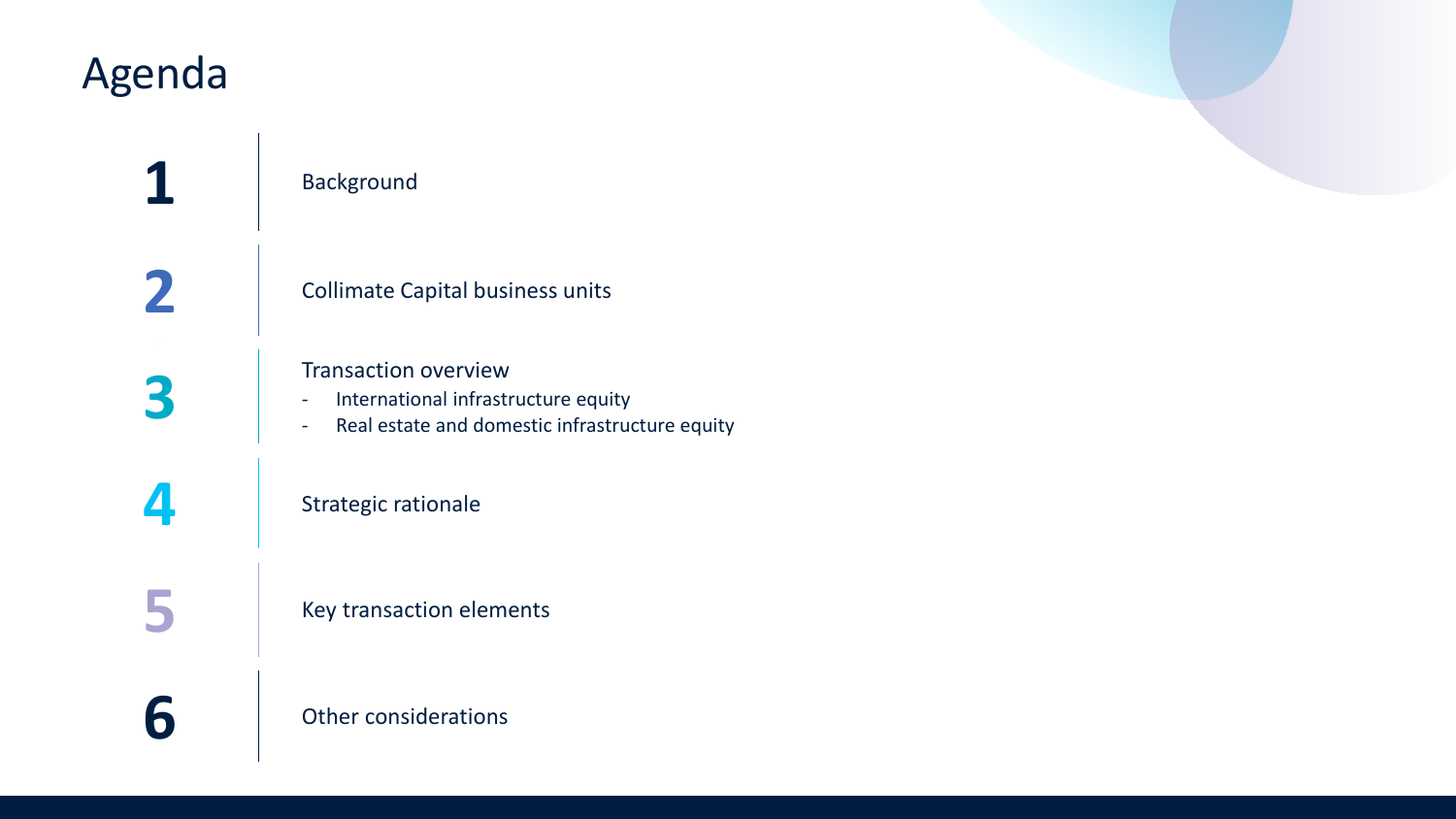## Background

## **Creating two focused businesses with separation of Collimate Capital from AMP**

- In April 2021, AMP concluded a comprehensive review of its business portfolio
- Review determined AMP has two distinct businesses in retail wealth management and banking, and institutional private markets, with different client bases and growth opportunities
- Process commenced to separate and prepare for a demerger of Collimate Capital from AMP, to allow both businesses to focus on growth opportunities in their respective markets and realise efficiencies
- The strong progress made on separation to enable the demerger of Collimate Capital, also meant interest from potential purchasers and the opportunity for AMP to realise immediate value through a sale
- On 10 February 2022, AMP Limited confirmed it had received inbound enquiries regarding the Collimate Capital business, and would consider any approaches in line with its obligation to act in the best interests of shareholders
- A further update provided on 19 April 2022 confirmed AMP was in discussions with multiple parties, including Dexus, regarding the potential sale of the assets and businesses of Collimate Capital
- On 27 April 2022, AMP announced it entered into a sale agreement for Collimate Capital's real estate and domestic infrastructure equity business to Dexus

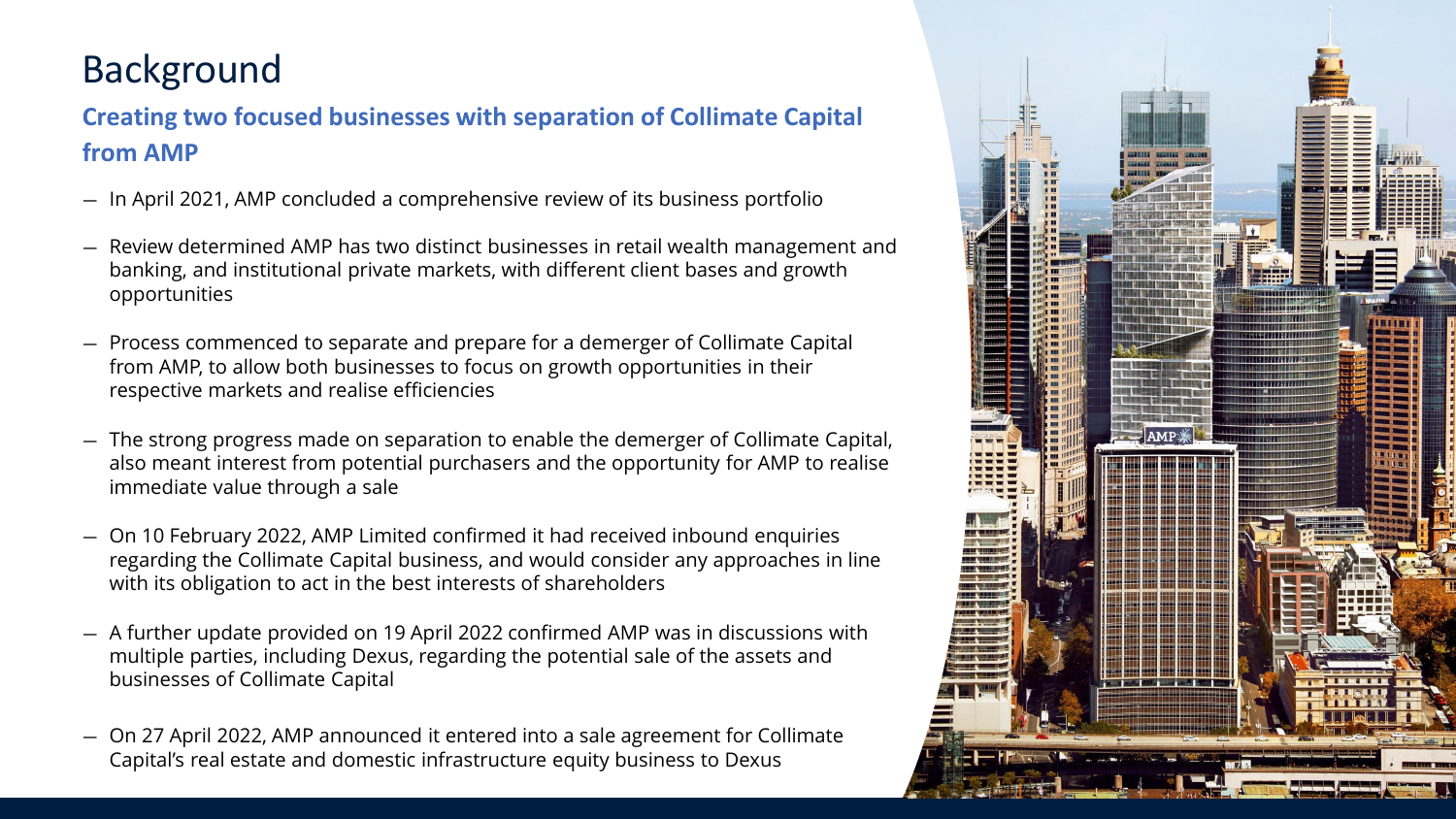## Collimate Capital business units

## **Sale agreed to Dexus Sale agreed to DigitalBridge**

| <b>Real Estate - Domestic</b>                                         | <b>Infrastructure Equity - Domestic</b>                                                                        | <b>Infrastructure Equity - International</b>                                                                              |  |
|-----------------------------------------------------------------------|----------------------------------------------------------------------------------------------------------------|---------------------------------------------------------------------------------------------------------------------------|--|
| Leading Australian real estate manager                                | Manager of diversified infrastructure portfolio                                                                | Leading global manager in infrastructure equity                                                                           |  |
| A\$21b<br>Invested AUM <sup>1</sup>                                   | A\$10b<br>Invested AUM <sup>1</sup>                                                                            | A\$9b<br>Invested AUM <sup>1</sup>                                                                                        |  |
| Team of ~500 real estate professionals                                | 25 investment professionals focused on active<br>asset management                                              | Over 30 investment professionals focused on<br>asset origination and active asset management                              |  |
| 57 direct institutional clients located<br>predominantly in Australia | 88 direct institutional clients                                                                                | 165 direct institutional clients located in the<br>largest global markets                                                 |  |
| Top 8<br>APAC Real Estate Manager <sup>2</sup>                        | <b>ESG focus</b><br>Founding member of GRESB Infrastructure                                                    | Top 10<br>Global Infrastructure Equity Manager <sup>3</sup>                                                               |  |
| <b>Sector expertise</b>                                               | <b>Sector expertise</b>                                                                                        | <b>Sector expertise</b>                                                                                                   |  |
| H<br>Office<br>Retail<br><b>Logistics</b>                             | 君<br>475\$<br>Health/<br>Transport/<br>Energy/<br><b>PPP</b><br><b>Utilities</b><br>Social<br><b>Logistics</b> | ((y))<br> X<br>$\%$<br>君<br>Health/<br>Transport/<br>Energy/<br><b>Digital</b><br>Logistics<br>Social<br><b>Utilities</b> |  |
|                                                                       |                                                                                                                |                                                                                                                           |  |

1. Represents Net Asset Value as at FY 21; invested AUM excludes uncalled commitments; excludes JV-related AUM<br>2. Rankings per ANREV Survey 2021, top 10 managers by non-listed real estate funds AUM Asia-Pac strategy.

2. Rankings per ANREV Survey 2021, top 10 managers by non-listed real estate funds AUM Asia-Pac strategy.

3. Rankings per Infrastructure Investor 100 2021, league table based on capital raised over preceding 5-year period.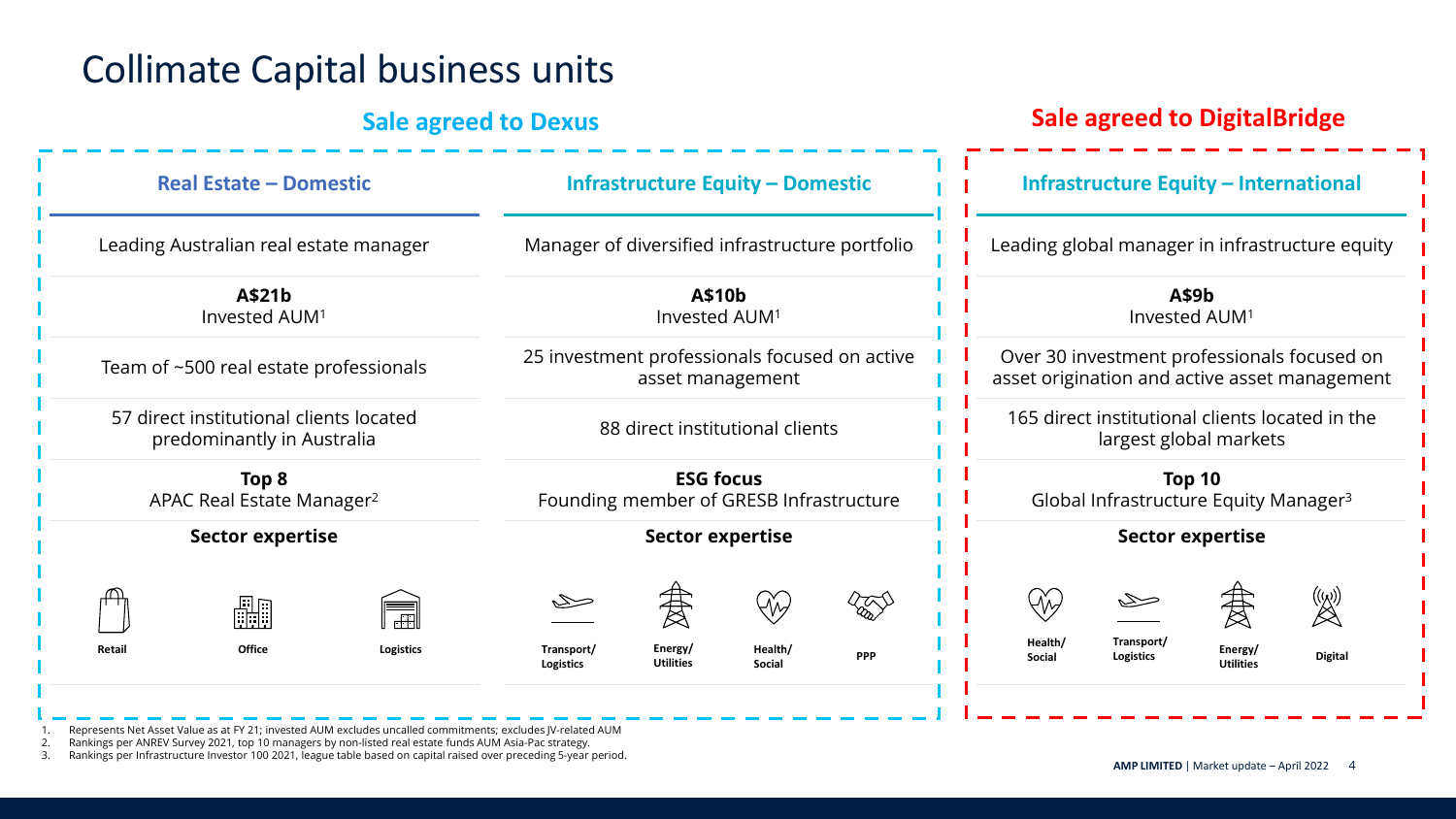## Sale of international infrastructure equity business

## **Transaction overview About DigitalBridge**

- Business sold to DigitalBridge in a transaction that values the business at up to A\$699 million including:
	- Upfront cash payment of approximately A\$462 million
	- An estimated A\$57 million of retained future carry and performance fees
	- Up to A\$180 million earn-out potential, contingent on future fund raisings.
- Transaction perimeter comprises:
	- $-$  International infrastructure equity AUM of A\$9 billion<sup>1</sup>
	- Seed and sponsor investments of A\$194 million
	- All international infrastructure equity clients
	- Substantial portion of teams located across the UK, Europe, North America and Asia
- Transaction expected to complete by Q4 2022, subject to regulatory approvals, applicable third party consents and key employee retention.

- DigitalBridge is a leading global digital infrastructure investment firm headquartered in Boca Raton with key offices in New York, Los Angeles, London, and Singapore.
- More than \$45 billion in assets under management in digital infrastructure assets on behalf of its limited partners and shareholders
- 25 years' experience in investing in and operating businesses across the digital ecosystem including cell towers, data centres, fibre, small cells, and edge infrastructure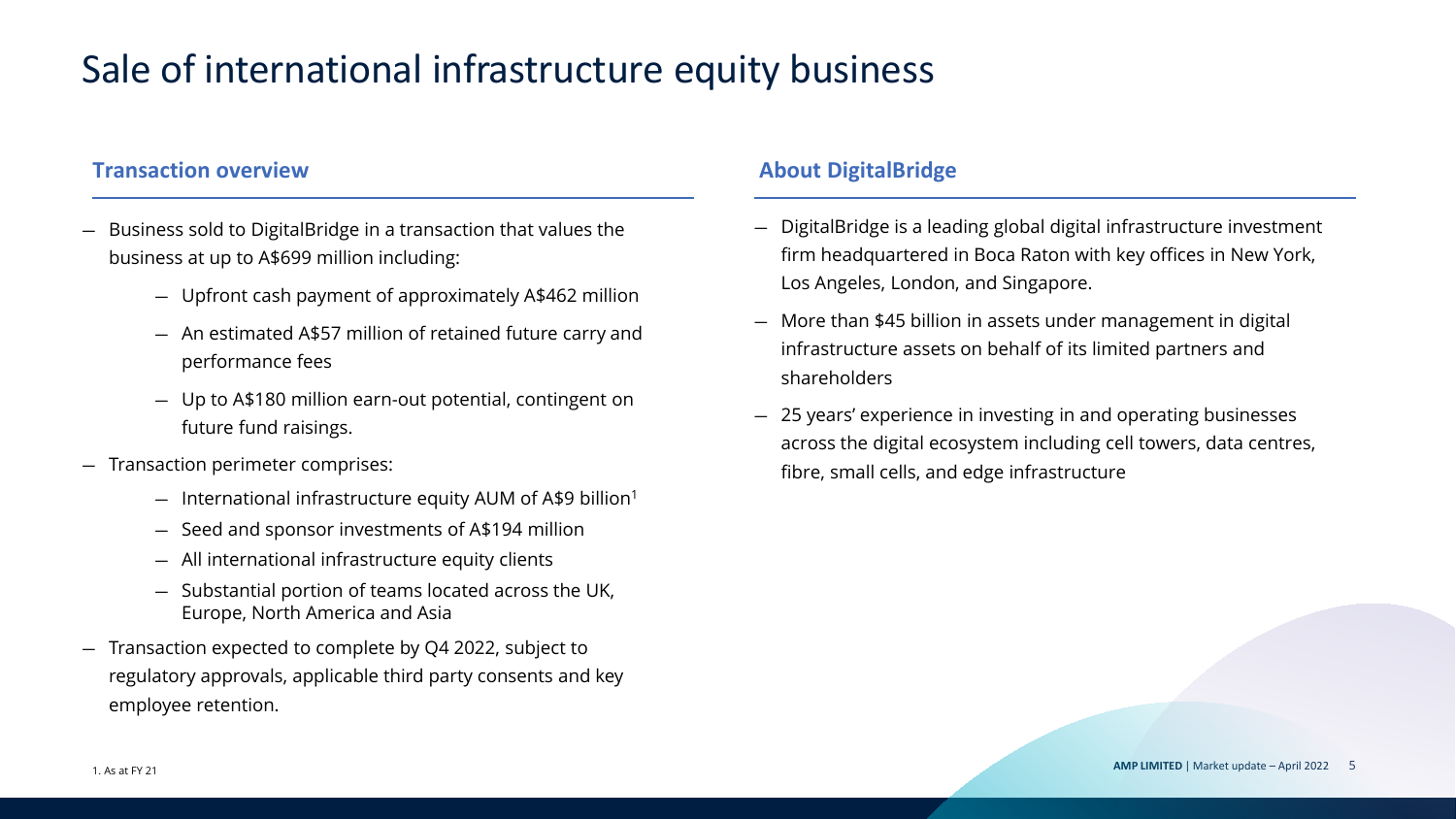## Sale of real estate and domestic infrastructure businesses

## **Transaction overview About Dexus About Dexus**

- Businesses sold to Dexus for up to A\$730 million, comprising upfront cash payment of A\$430 million with additional cash earnout of up to A\$300 million
- Earn-out is dependent on the retention of all AUM in the nine months post completion. AMP considers it unlikely the full earn-out will be received given anticipated loss of AUM. At this point, it's anticipated approx. A\$3.0 billion of AUM will leave the platform
- Transaction perimeter comprises:
	- Domestic real estate AUM of A\$21 billion1
	- Domestic infrastructure equity AUM of A\$10 billion1
	- Seed and sponsor investments of A\$180 million
	- All client relationships across institutional, retail and direct
	- Business unit teams and some support employees
- AMP Limited to retain equity stake in PCCP valued at A\$157 million and related seed investment of A\$51 million1
- Transaction expected to complete in 2H 2022, subject to regulatory approvals in China for transfer of AMP's interest in CLAMP out of the sale perimeter and other conditions precedent

- One of Australia's leading fully integrated real estate groups with exposure to Australian office, industrial, retail and healthcare properties
- Headquartered in Sydney with office locations in Sydney, Melbourne, Brisbane and Perth
- A\$45.3 billion in AUM on behalf of clients, directly owning A\$18.3 billion of office and industrial properties. The Dexus group manages a further A\$27.0 billion of office, retail, industrial and healthcare properties for third party clients.
- Strong track record of investment performance
- Dexus' A\$17.8 billion development pipeline provides the opportunity to grow both portfolios and enhance future returns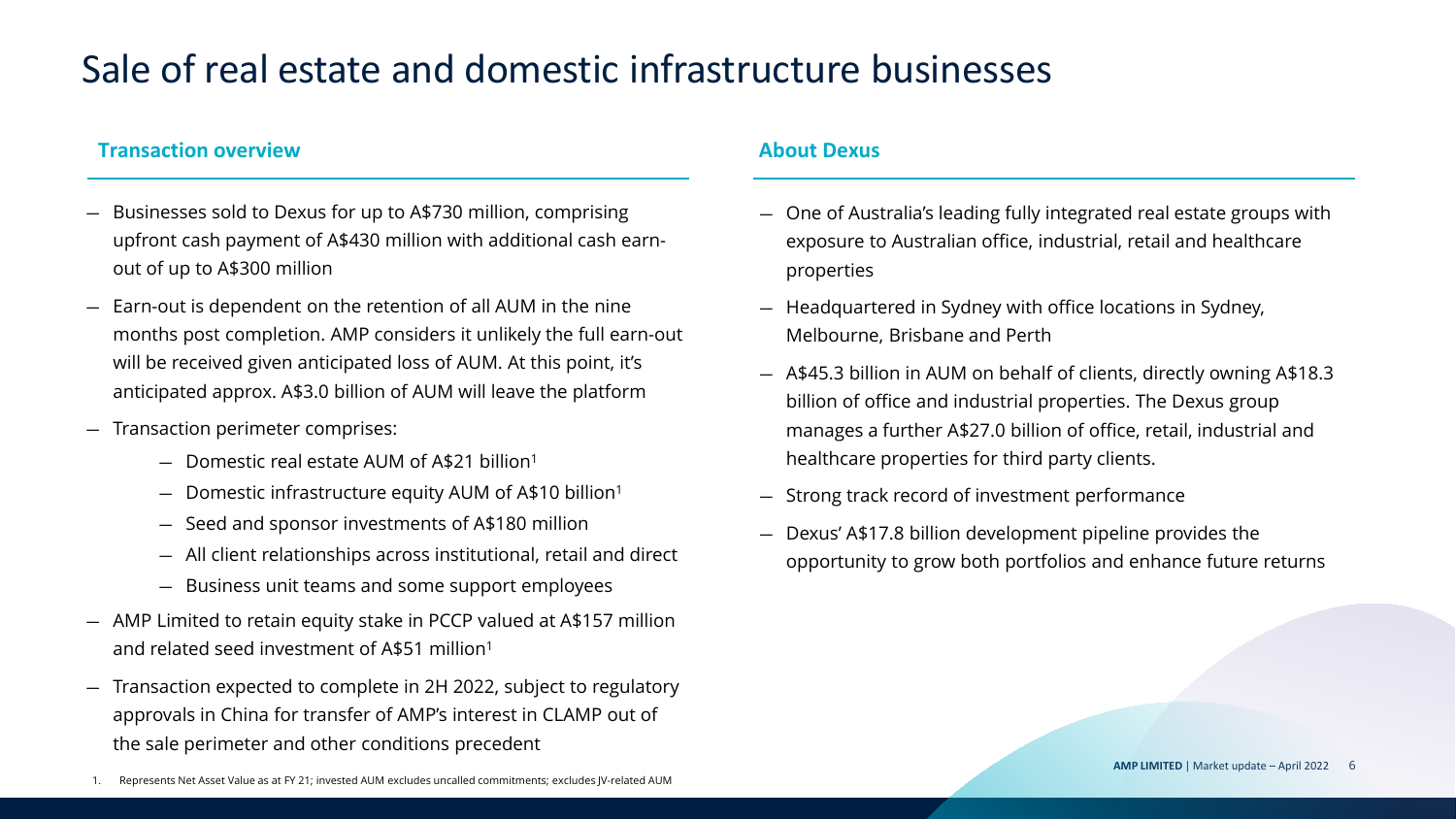## Combined transaction overview

## **Combined, the transactions accelerate returns to shareholders from Collimate Capital**

- The combined transactions deliver up to A\$1.46 billion in value for Collimate Capital businesses through two transactions
	- Sale of international infrastructure equity business to DigitalBridge
	- Sale of domestic real estate and infrastructure equity business to Dexus
- Including sale of infrastructure debt platform (February 2022), a total value of up to A\$2.04 billion has been achieved for the Collimate Capital business. This excludes potential earn-out of up to A\$480 million
- Subject to satisfaction of conditions precedent, completion of international business expected to occur by Q4 2022; domestic business by 2H 2022
- Transactions significantly strengthen AMP's liquidity and capital position
- AMP will use the proceeds to pay down a further amount of corporate debt, and AMP Limited Board intends to return majority of the net cash proceeds from the sales to shareholders following sale completion, subject to regulatory and shareholder approval of the capital return
- Subject to the completion of the transactions, the proposed demerger of Collimate Capital will no longer proceed; work undertaken to separate the Collimate Capital businesses from AMP Limited supports an efficient transfer to new owners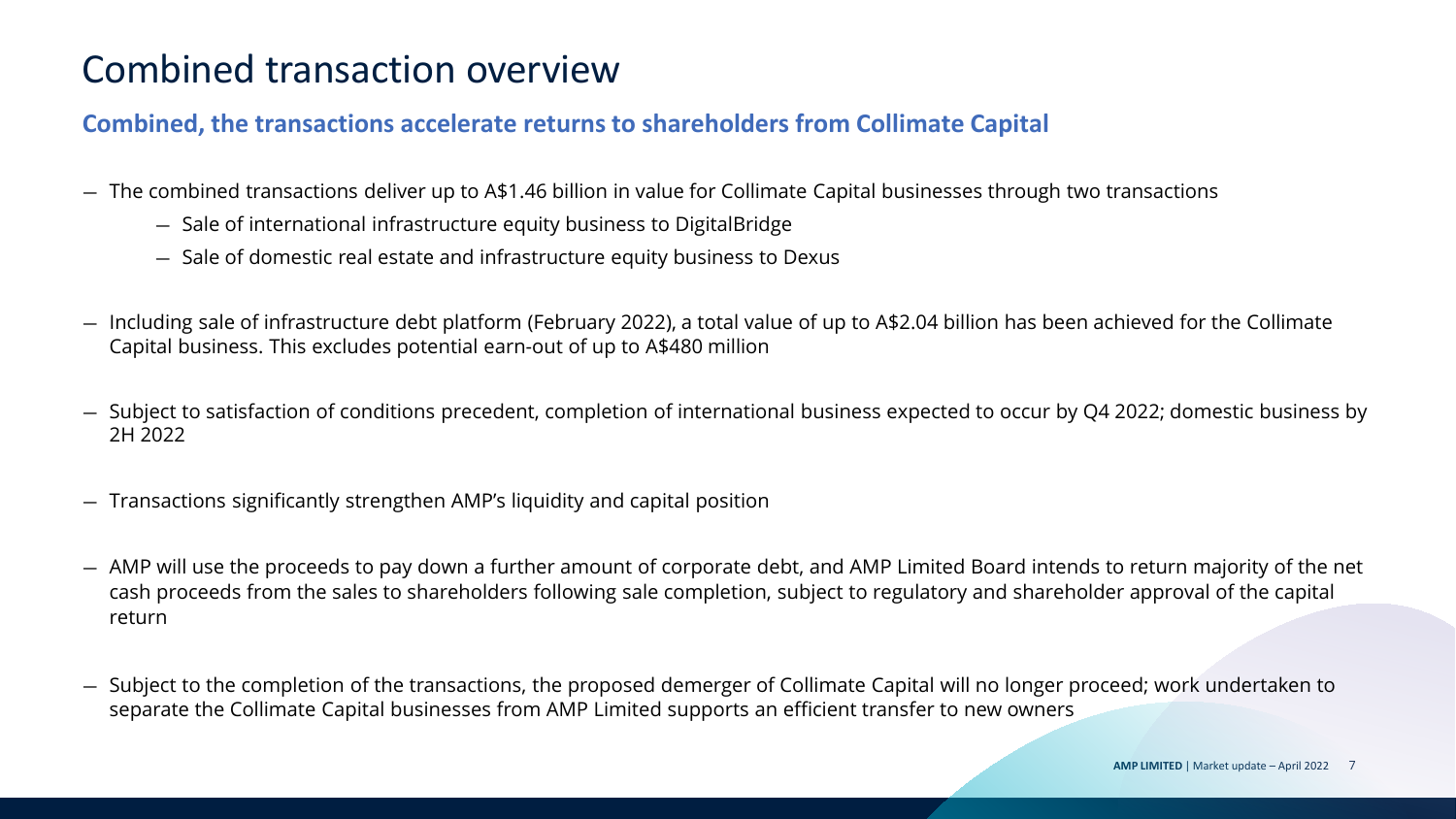## Strategic rationale

## **Strategic rationale**

## For shareholders:

- Realises significant value of A\$2.04 billion for Collimate Capital business units excluding potential upside from earn-out
- Strengthens AMP's capital position, and enables majority of net cash proceeds to be returned to shareholders
- Accelerates transformation of AMP Limited and increases focus on growth of retail banking and wealth businesses

### For Collimate Capital clients and employees:

- Maintains strong outcome for clients with transfer to trusted businesses with excellent track records
- Enables Collimate Capital clients to benefit from organisations focused on real assets investment and at greater scale
- Key business unit employees will transfer with business ensuring continuity for clients
- Provides opportunity for employees to be part of strong businesses with scale and liquidity

## **Benefits vs demerger**

- Accelerates value to AMP shareholders from Collimate Capital
- Experienced, successful owners for both businesses, providing benefits of scale and strong investment track records to Collimate Capital fund investors
- Combination of Collimate Capital's talented teams with capabilities within Dexus and DigitalBridge
- Clear business structure and strategy for new AMP Limited, with stronger liquidity and capital base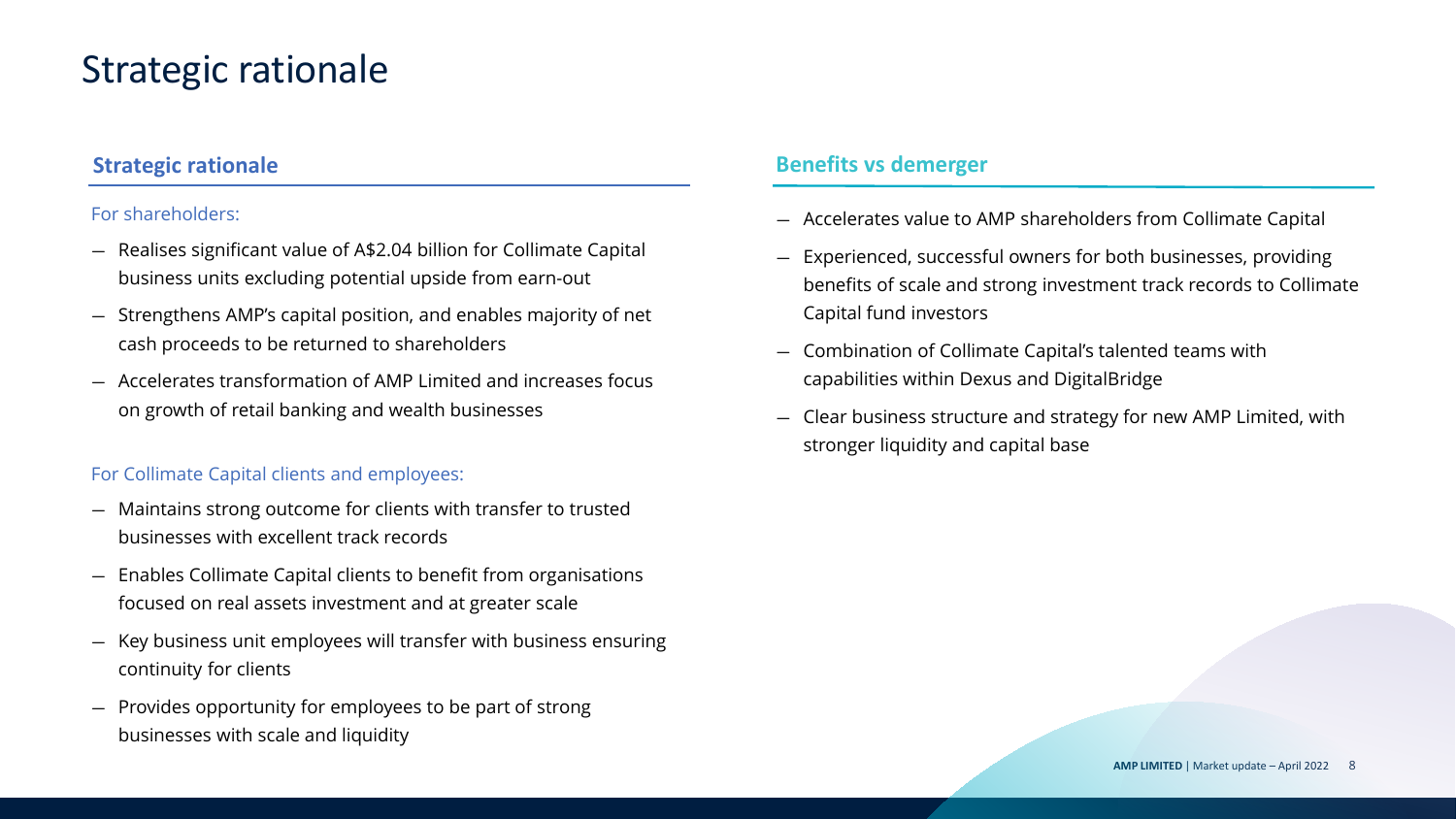## Key transaction elements

| Component                                                                                                                                                                                                                                                                 |                  | <b>Value</b>                                      |
|---------------------------------------------------------------------------------------------------------------------------------------------------------------------------------------------------------------------------------------------------------------------------|------------------|---------------------------------------------------|
| <b>Cash proceeds</b>                                                                                                                                                                                                                                                      |                  |                                                   |
| - Sale of real estate and domestic infrastructure equity business                                                                                                                                                                                                         | - A\$430 million | A\$892 million                                    |
| - Sale of international infrastructure equity business                                                                                                                                                                                                                    | - A\$462 million |                                                   |
| Retained value and future performance fees and carry                                                                                                                                                                                                                      |                  |                                                   |
| - PCCP equity stake and seed investments                                                                                                                                                                                                                                  | - A\$208 million |                                                   |
| Rights to future performance and carry in certain international infrastructure equity funds                                                                                                                                                                               | - A\$57 million  | A\$565 million                                    |
| Release of excess liquidity                                                                                                                                                                                                                                               | - A\$300 million |                                                   |
| Value of Collimate Capital real estate and infrastructure equity businesses                                                                                                                                                                                               |                  | A\$1,457 million                                  |
| Proceeds from sale of infrastructure debt platform                                                                                                                                                                                                                        |                  |                                                   |
| - Cash consideration                                                                                                                                                                                                                                                      | - A\$428 million | A\$578 million                                    |
| Retained sponsor assets and rights to carried interest                                                                                                                                                                                                                    | - A\$150 million |                                                   |
| Total value of Collimate Capital business <sup>12</sup>                                                                                                                                                                                                                   |                  | A\$2,035 million                                  |
| Potential future contingent consideration                                                                                                                                                                                                                                 |                  |                                                   |
| - Maximum potential earn-out on real estate business and domestic infrastructure equity                                                                                                                                                                                   | - A\$300 million | Up to A\$480 million                              |
| - Maximum potential earn-out on international infrastructure equity                                                                                                                                                                                                       | - A\$180 million |                                                   |
| Potential total value of Collimate Capital business with earn-outs                                                                                                                                                                                                        |                  | Up to A\$2,515 million                            |
| The incremental transaction and separation costs for the sale of Collimate Capital's business is approximately A\$20 million post tax.                                                                                                                                    |                  |                                                   |
| AMP Limited will retain other assets that were previously part of AMP Capital including the Multi-Asset Group (MAG), its China Life AMP<br>2.<br>Asset Management (CLAMP) investment, and proceeds from the sale of the Global Equities and Fixed Income (GEFI) business. |                  | <b>AMP LIMITED</b>   Market update - April 2022 9 |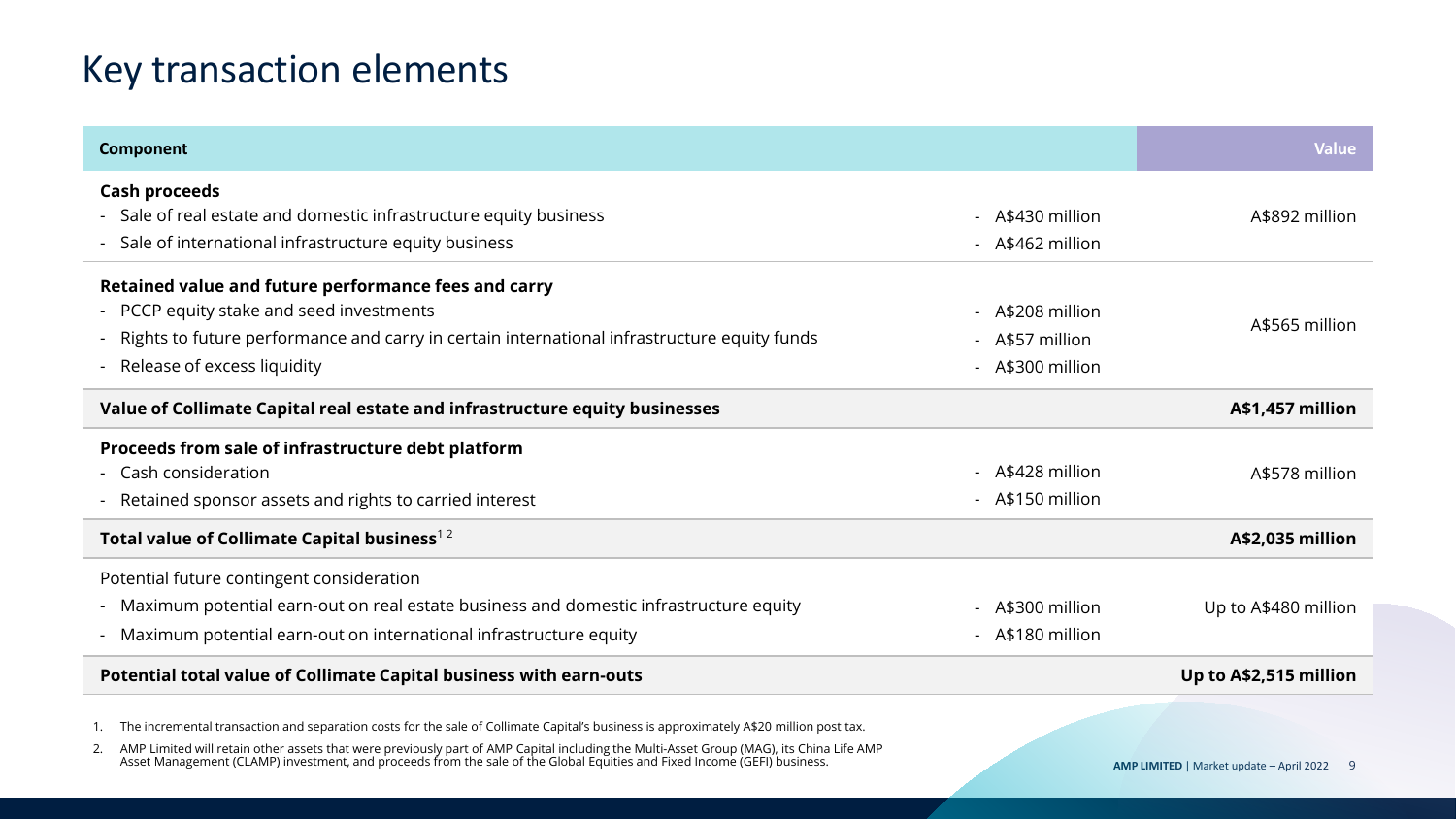## Other considerations

### **Costs and other transition impacts**

- Stranded costs are expected to be in the order of A\$80 million initially, with the residual amount expected to be less than A\$20 million
- The incremental transaction and separation costs for the sale of Collimate Capital's business is approximately A\$20 million post tax.
- A further update on costs to be provided at 1H 22 results

## **Transitional Service Agreements**

- A range of customary transitional services will be provided to each of the buyers
- These support services include technology and finance capabilities for a period that allows purchasers to complete their respective integration plans
- A brand licence agreement will facilitate the use of the AMP Capital brand during the transition phase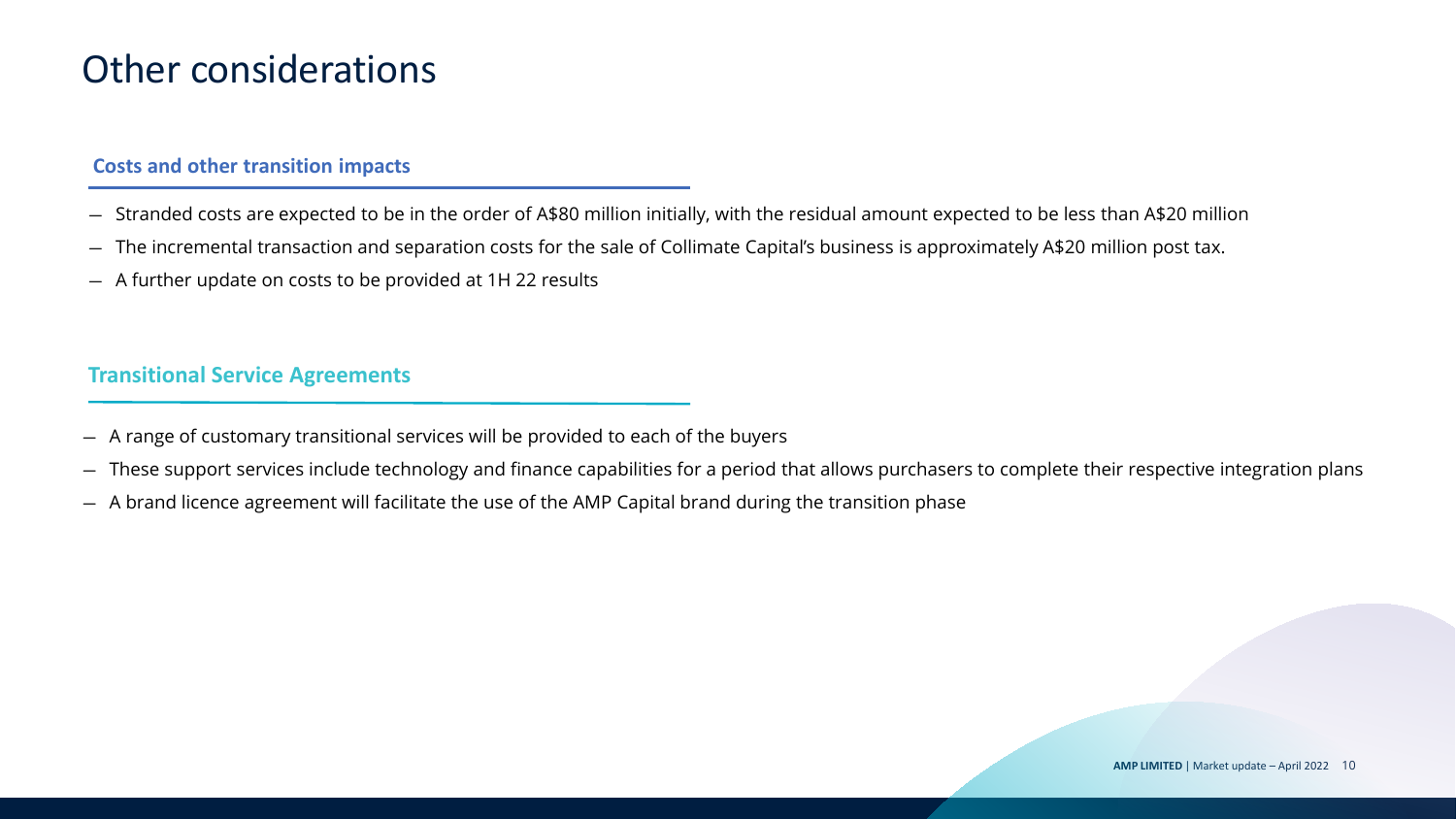## Capital position – FY 21 pro forma

(A\$m)



- At 31 December 2021, total eligible capital above target requirements was A\$383m
- Key movements in the Group's surplus capital position include:
	- Known proceeds from the sale of 20% stake in RLA (A\$510m) and gain on sale from the sale of the Infrastructure debt business (A\$400m)
	- Uplift from announced trade sales, net of total NTA attributable to the sold businesses (A\$1,112m)
	- Residual amounts are required spends to finalise the separation and facilitate the sale of the sold businesses (A\$140m) and remaining transformation costs (\$100m)
	- Capital synergies are linked to the reduction in risk-based capital required to be held against the sold businesses
	- Capital impacts exclude all future earnout amounts (up to A\$480m)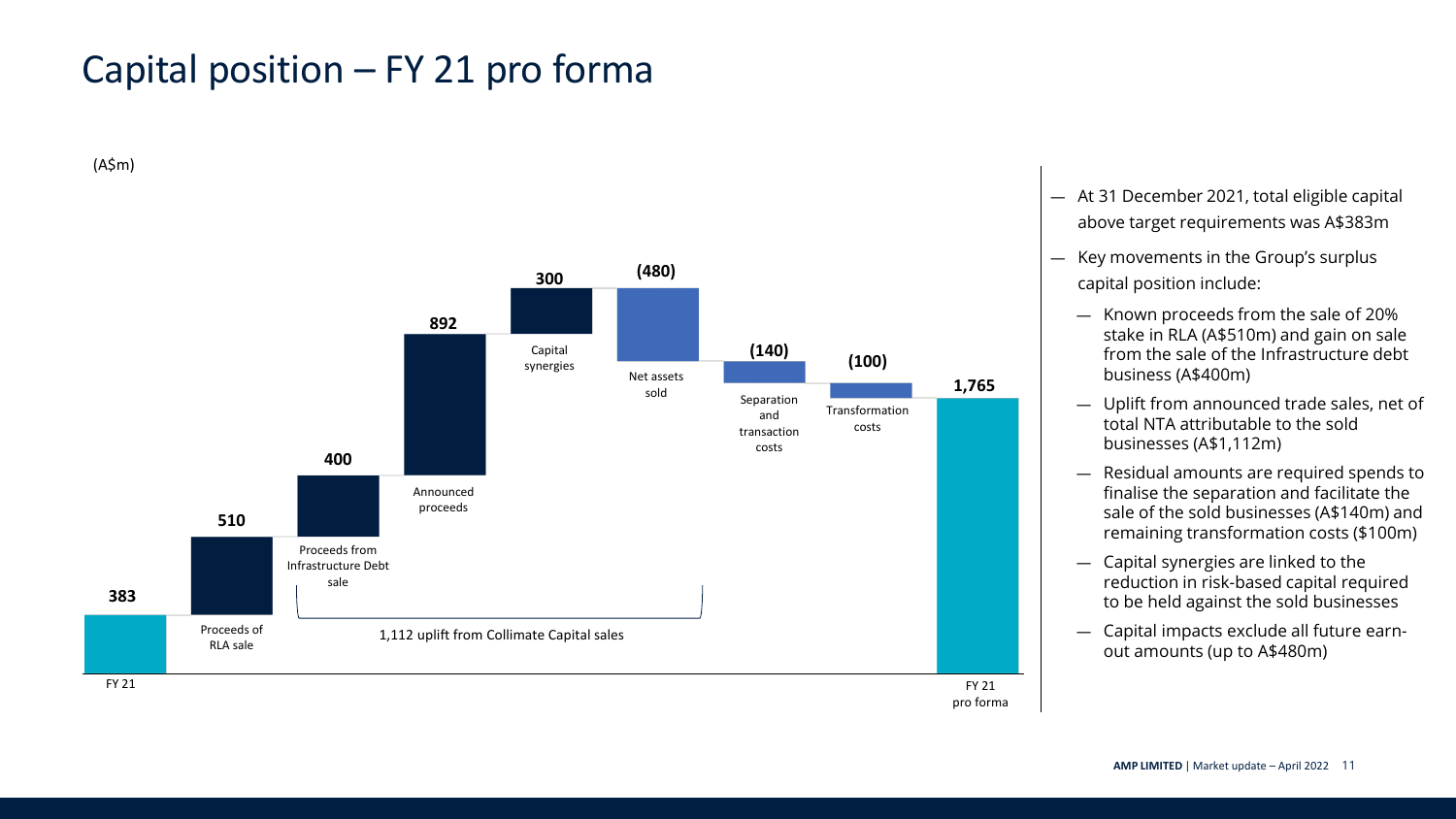## Path to a new AMP

## Streamline portfolio with a relentless focus on customers

|                   |                                                                                                                                                                                                                                                          | <b>FY 22 priorities</b>                                                                                                               |
|-------------------|----------------------------------------------------------------------------------------------------------------------------------------------------------------------------------------------------------------------------------------------------------|---------------------------------------------------------------------------------------------------------------------------------------|
| <b>REPOSITION</b> | - Invest to grow AMP Bank<br>- Grow the North platform, building new relationships with external<br>financial advisers<br>- Deliver stable earnings and optimal client outcomes in Master Trust<br>and NZWM<br>- Accelerate the transformation of Advice | — Grow AMP Bank<br>- Focus on EFA flows in platforms                                                                                  |
| <b>SIMPLIFY</b>   | - Execute the demerger<br>- Redefine and right-size the operating model for agility and efficiency<br>- Continue to review portfolio of assets to ensure AMP is the<br>right owner<br>- Enhance shareholder value through disciplined capital management | - Complete separation of Collimate Capital in<br>preparation for trade sales<br>— Reduce cost base<br>- Launch new purpose and values |
| <b>EXPLORE</b>    | - Establish direct-to-consumer solutions in selected areas<br>- Develop leading position in retirement<br>- Explore adjacent new business models (organic and inorganic)                                                                                 | - Explore new business opportunities                                                                                                  |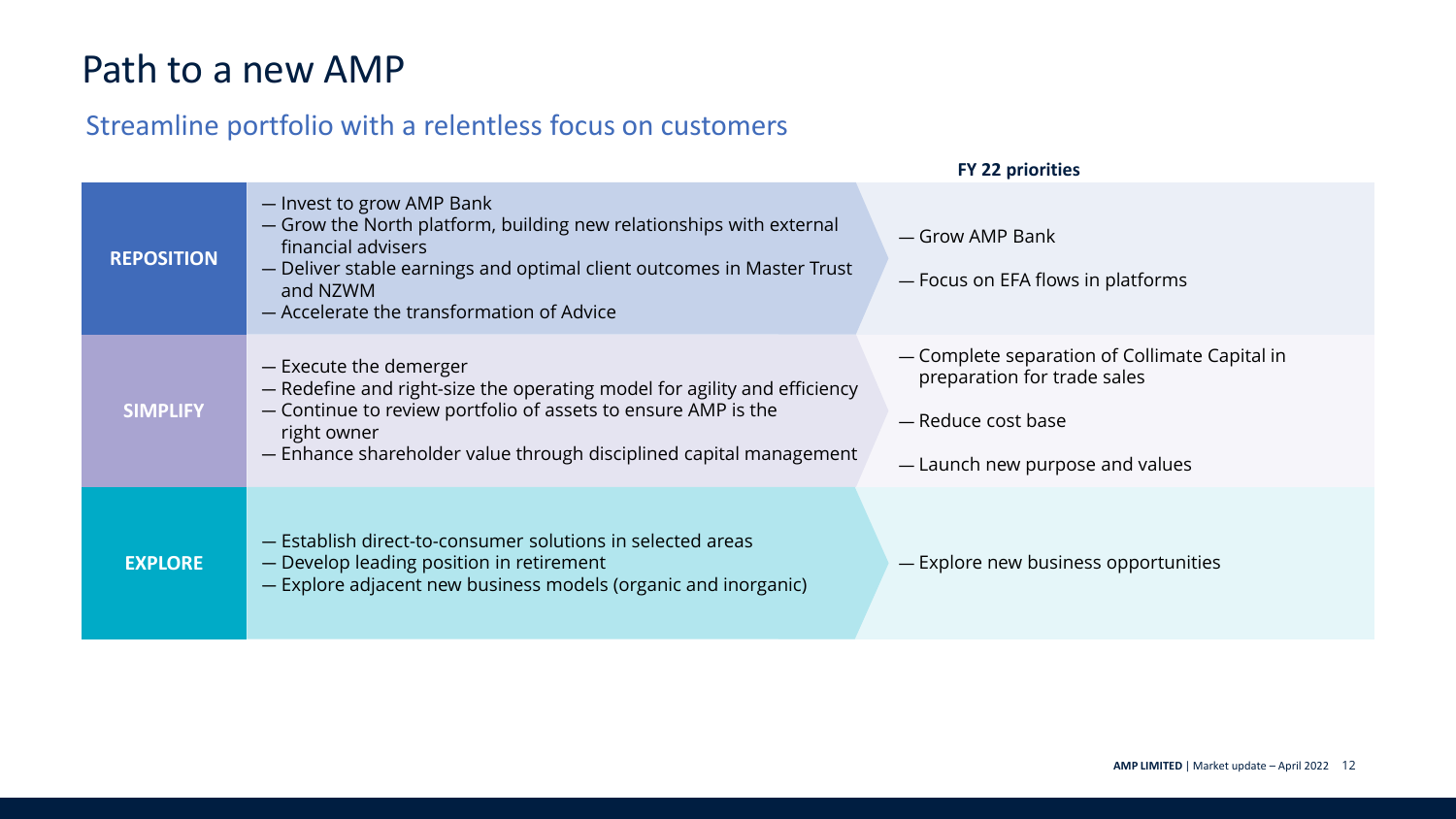## Important notice

### Summary information

This presentation has been prepared by AMP Limited (ABN 49 079 354 519) ("AMP"). It is a presentation of general background information about AMP's activities current at the date of this presentation, which may be subject to change. The information is in a summary form and does not purport to be complete, comprehensive or to comprise all the information which a securityholder or potential investor in AMP may require in order to determine whether to deal in AMP securities, nor does it contain all the information which would be required in a disclosure document prepared in accordance with the Corporations Act 2001 (Cth) ("Corporations Act"). It is to be read in conjunction with AMP's other announcements released to the Australian Securities Exchange (available at www.asx.com.au).

Nothing contained in this presentation constitutes financial product, investment, legal, tax or other advice or any recommendation, whether in relation to AMP securities or any fund or product issued by AMP or its related bodies corporate. It does not take into account the investment objectives, financial situation or needs of any particular investor. The appropriateness of the information in this presentation should be considered by you having regard to your own investment objectives, financial situation and needs and with your own professional advice, when deciding if an investment is appropriate. Past performance is not a reliable indicator of future performance. Nothing in this presentation constitutes an offer of any AMP securities or any fund or product issued by AMP or its related bodies corporate.

### Forward-looking statement

This presentation contains forward-looking statements, including statements regarding the financial condition, results of operations and business of AMP, and the implementation of AMP's announced strategy. These statements relate to expectations, beliefs, intentions or strategies regarding the future. Forward-looking statements may be identified by the use of words like 'anticipate', 'believe', 'aim', 'target', 'estimate', 'expect', 'intend', 'may', 'plan', 'project', 'will', 'should', 'seek' and similar expressions.

Indications of, and guidance on, future earnings and financial position and performance are also forward-looking statements, as well as statements about market and industry trends, which are based on interpretations of current market conditions. The forward-looking statements reflect views and assumptions with respect to future events as of the date of this presentation. However, they are not guarantees of future performance. They involve known and unknown risks, uncertainties, assumptions, contingencies and other factors, many of which are beyond the control of AMP and its related bodies corporate and affiliates and each of their respective directors, securityholders, officers, employees, partners, agents, advisers and management, and may involve significant elements of subjective judgement and assumptions as to future events that may or may not be correct. Forward-looking statements speak only as of the date of this presentation and there can be no assurance that actual outcomes will not differ materially.

No guarantee, representation or warranty, express or implied, is made as to the accuracy, likelihood of achievement or reasonableness of any forecasts, prospects, returns, statements or tax treatment in relation to future matters contained in this presentation. You are cautioned not to place undue reliance on the forward-looking statements, which are based only on information currently available to AMP. Except as required by applicable laws or regulations, AMP does not undertake to publicly update or revise the forward-looking statements or other statements in this presentation, whether as a result of new information or future events or circumstances.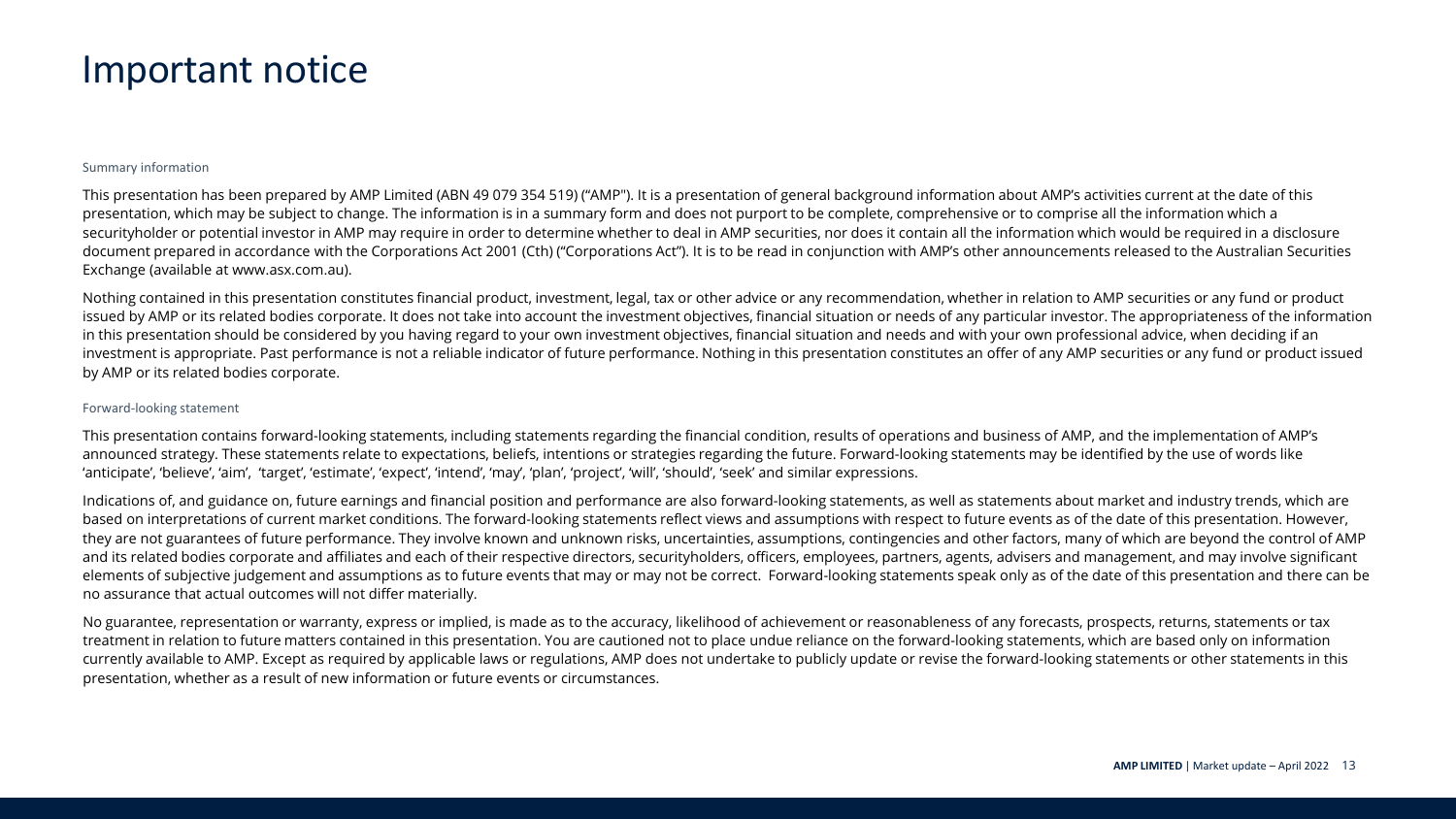## Important notice (continued)

### Financial data

Investors should be aware that certain financial measures included in this presentation are 'non-IFRS financial information' under ASIC Regulatory Guide 230: 'Disclosing non-IFRS financial information' published by ASIC and also 'non-GAAP financial measures' within the meaning of Regulation G under the U.S. Securities Exchange Act of 1934, as amended, and are not recognised under Australian Accounting Standards ("AAS") and International Financial Reporting Standards ("IFRS"). The non-IFRS financial information/non-GAAP financial measures include, amongst others, underlying profit, various regulatory capital measures and key operational metrics. The disclosure of non-GAAP financial measures in the manner included in this presentation may not be permissible in a registration statement under the U.S. Securities Act of 1933, as amended ("U.S. Securities Act"). Those non-IFRS financial information/non-GAAP financial measures do not have a standardised meaning prescribed by AAS or IFRS. Therefore, the non-IFRS financial information/non-GAAP financial measures may not be comparable to similarly titled measures presented by other entities and should not be construed as an alternative to other financial measures determined in accordance with AAS or IFRS. Although AMP believes these non-IFRS financial information/non-GAAP financial measures provide useful information to investors in measuring the financial performance and condition of its business, investors are cautioned not to place undue reliance on any non-IFRS financial information/non-GAAP financial measures included in this presentation. The financial information in this presentation is presented in an abbreviated form insofar as it does not include all of this presentation and disclosures required by the AAS and other mandatory professional reporting requirements applicable to general purpose financial reports prepared in accordance with the Corporations Act.

### Financial data and rounding

All dollar values are in Australian dollars (A\$) unless stated otherwise and financial data is presented as at 31 December 2021 unless stated otherwise. A number of figures, amounts, percentages, estimates, calculations of value and other fractions used in the presentation are subject to the effect of rounding. Accordingly, the actual calculation of these figures may differ from the figures set out in this presentation.

### **No offer or sale**

The securities mentioned herein have not been, and will not be, registered under the U.S. Securities Act, and may not be offered or sold in the United States absent registration or an exemption from the registration requirements of the U.S. Securities Act.

### **Disclaimer**

To the maximum extent permitted by law, AMP and its affiliates and related bodies corporate and each of their respective directors, officers, partners, employees, agents and advisers exclude and expressly disclaim:

- all duty and liability (including, without limitation, any liability arising from fault, negligence or negligent misstatement) for any expenses, losses, damage or costs incurred by any person as a result of the information in this presentation being inaccurate or incomplete in any way for any reason, whether by negligence or otherwise;
- any obligations or undertaking to release any updates or revisions to the information in this presentation to reflect any change in expectations or assumptions; and
- all liabilities in respect of, and make no representation or warranty, express or implied as to, the currency, accuracy, reliability or completeness of information in this presentation or that this presentation contains all material information about AMP or which a prospective investor or purchaser may require in evaluating a possible investment in AMP or acquisition of securities in AMP, or likelihood of fulfilment of any forward-looking statement or any event or results expressed or implied in any forward-looking statement.

Statements made in this presentation are made only as at the date of this presentation. The information in this presentation remains subject to change without notice. AMP may, in its absolute discretion, but without being under any obligation to do so, update or supplement this presentation. Any further information will be provided subject to the terms and conditions contained in this Important Notice.

**Authorised for release by the Market Disclosure Committee**